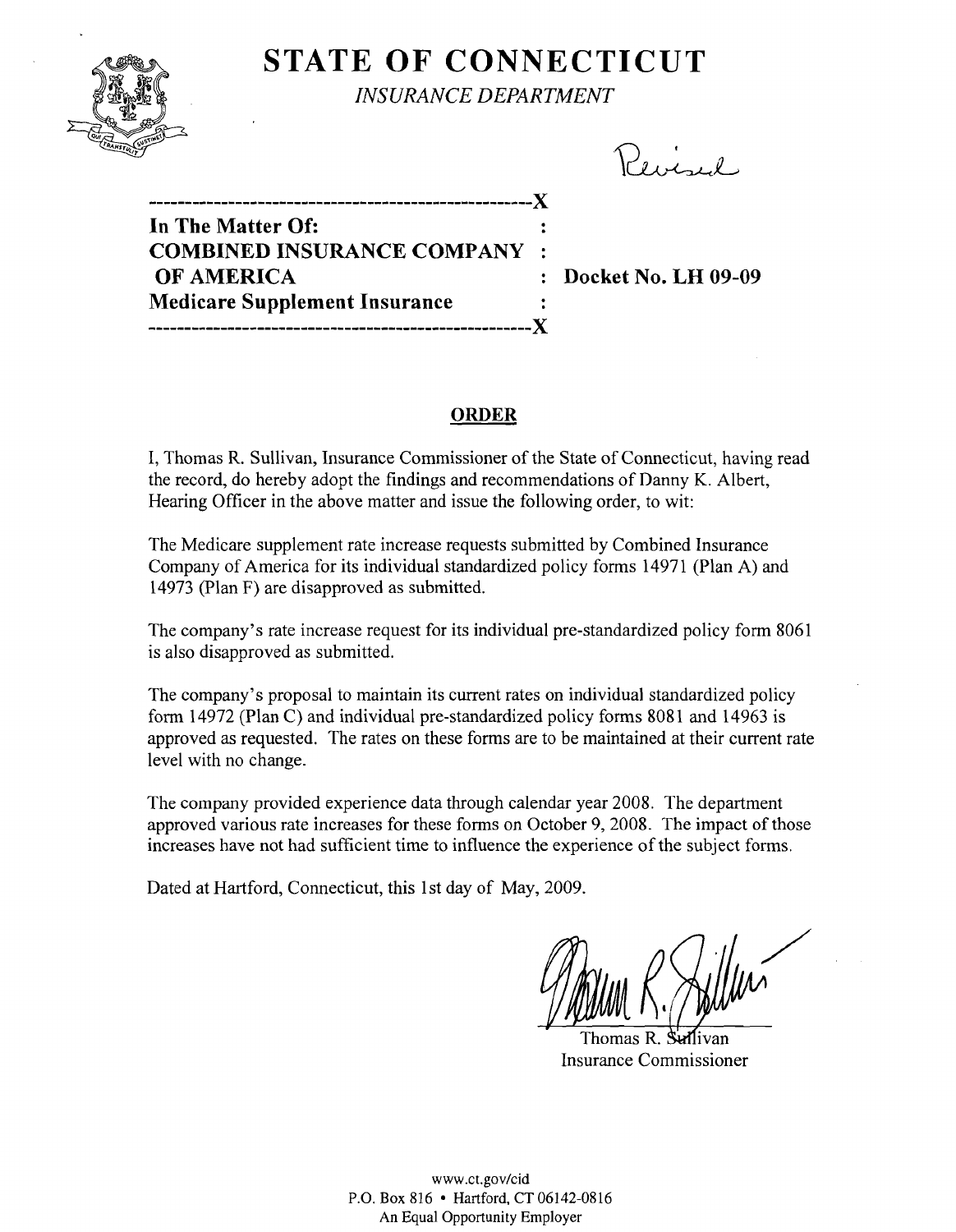# **STATE OF CONNECTICUT**



*INSURANCE DEPARTMENT* 

| --------------------------X          |  |
|--------------------------------------|--|
| In The Matter Of:                    |  |
| <b>COMBINED INSURANCE COMPANY:</b>   |  |
| OF AMERICA                           |  |
| <b>Medicare Supplement Insurance</b> |  |
|                                      |  |

**Docket No. LH 09-09** 

## **PROPOSED FINAL DECISION**

## 1. **INTRODUCTION**

The Insurance Commissioner of the State of Connecticut is empowered to review rates charged for individual and group Medicare supplement policies sold to any resident of this State who is eligible for Medicare. The source for this regulatory authority is contained in Chapter 700c and Section 38a-495a of the Connecticut General Statutes.

After due notice a hearing was held at the Insurance Department in Hartford on April 21, 2009 to consider whether or not the rate increase requested by Combined Insurance Company of America on its individual standardized and individual pre-standardized Medicare supplement business should be approved.

No members from the general public attended the hearing.

No representatives from Combined Insurance Company of America attended the hearing.

The hearing was conducted in accordance with the requirements of Section 38a-474, Connecticut General Statutes, the Uniform Administrative Procedures Act, Chapter 54 of the Connecticut General Statutes, and the Insurance Department Rules of Practice, Section 38a-8-1 et seq. of the Regulations of Connecticut State Agencies.

A Medicare supplement (or Medigap) policy is a private health insurance policy sold on an individual or group basis which provides benefits that are additional to the benefits provided by Medicare. For many years Medicare supplement policies have been highly regulated under both state and federal law to protect the interests of persons eligible for Medicare who depend on these policies to provide additional coverage for the costs of health care.

Effective December 1,2005, Connecticut amended its program of standardized Medicare supplement policies in accordance with Section 38a-495a of the Connecticut General Statutes, and Sections 38a-495a-1 through 38a-495a-21 of the Regulations of Connecticut Agencies. This program, which conforms to federal requirements, provides that all insurers offering Medicare supplement policies for sale in the state must offer the basic "core" package of benefits known as Plan A. Insurers may also offer anyone or more of eleven other plans (Plans B through L).

> www.ct.gov/cid P.O. Box 816 • Hartford, CT 06142-0816 An Equal Opportunity Employer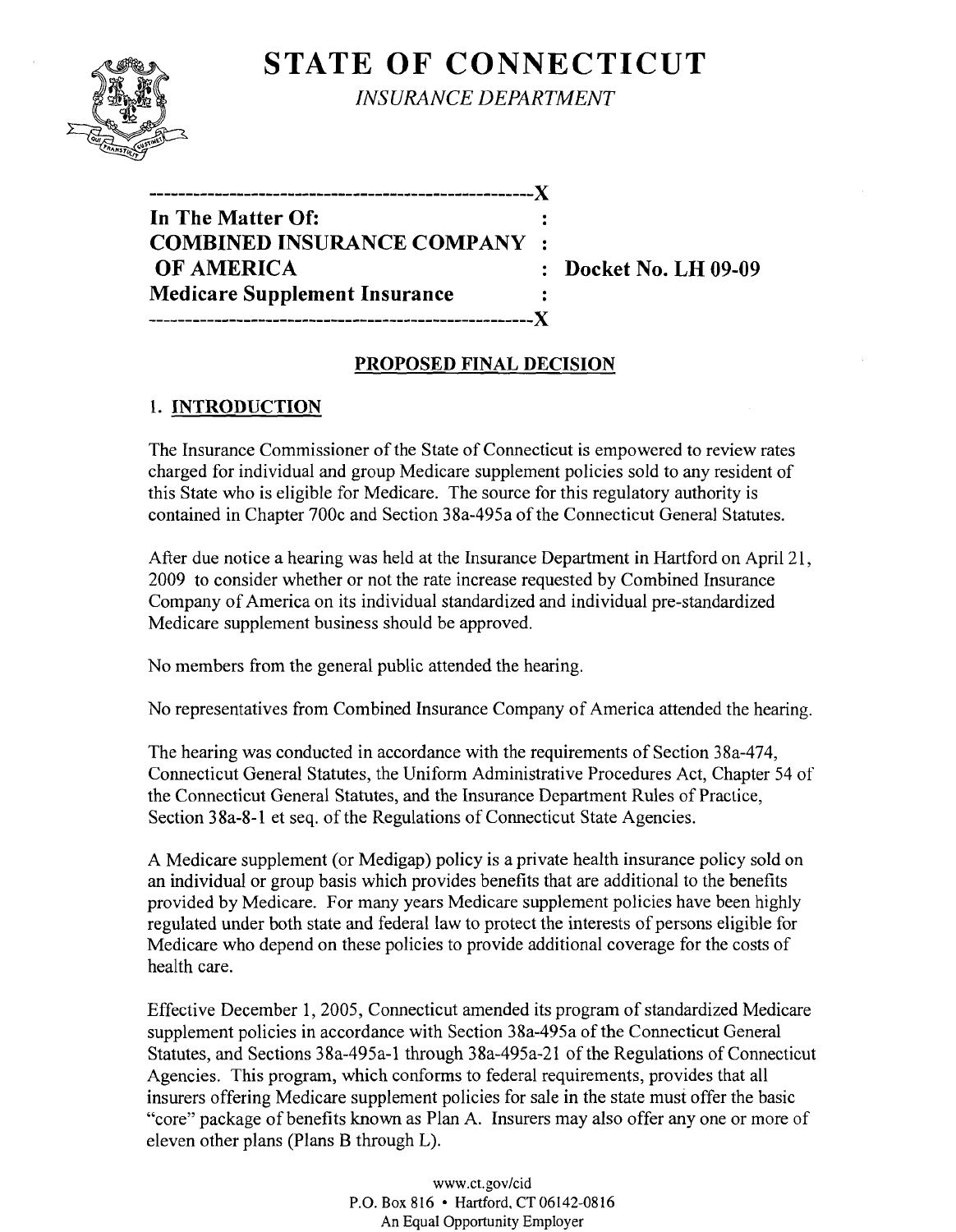Effective January 1,2006, in accordance with Section 38a-495c of the Connecticut General Statutes (as amended by Public Act 05-20) premiums for all Medicare supplement policies in the state must use community rating. Rates for Plans A through L must be computed without regard to age, gender, previous claims history or the medical condition of any person covered by a Medicare supplement policy or certificate.

The statute provides that coverage under Plan A through L may not be denied on the basis of age, gender, previous claims history or the medical condition of any covered person. Insurers may exclude benefits for losses incurred within six months from the effective date of coverage based on a pre-existing condition.

Effective October I, 1998, carriers that offer Plan B or Plan C must make these plans as well as Plan A, available to all persons eligible for Medicare by reason of disability.

Insurers must also make the necessary arrangements to receive notice of all claims paid by Medicare for their insureds so that supplemental benefits can be computed and paid without requiring insureds to file claim forms for such benefits. This process of direct notice and automatic claims payment is commonly referred to as "piggybacking" or "crossover".

Sections 38a-495 and 38a-522 of the Connecticut General Statutes, and Section 38a-495a-10 of the Regulations of Connecticut Agencies, state that individual and group Medicare supplement policies must have anticipated loss ratios of 65% and 75%, respectively. Under Sections 38a-495-7 and 38a-495a-10 of the Regulations of Connecticut Agencies, filings for rate increases must demonstrate that actual and expected losses in relation to premiums meet these standards, and anticipated loss ratios for the entire future period for which the requested premiums are calculated to provide coverage must be expected to equal or exceed the appropriate loss ratio standard.

Section 38a-473 of the Connecticut General Statutes provides that no insurer may incorporate in its rates for Medicare supplement policies factors for expenses that exceed 150% of the average expense ratio for that insurer's entire written premium for all lines of health insurance for the previous calendar year.

## II. **FINDING OF FACT**

After reviewing the exhibits entered into the record of this proceeding, and utilizing the experience, technical competence and specialized knowledge of the Insurance Department, the undersigned makes the following findings of fact:

1. Combined Insurance Company of America has requested the following rate increase on its individual standardized policy forms 14971CT(A), (please note, no increase for  $14972CT((C))$  and  $14973CT((F))$ , and its individual pre-standardized policy form 8061 (please note, no increase for policy forms 8081 and 14963.)

## **Standardized**

| Plan         | Increase |
|--------------|----------|
| $\mathsf{A}$ | 8.0%     |
| F            | 15.0%    |

No change requested for Plan C.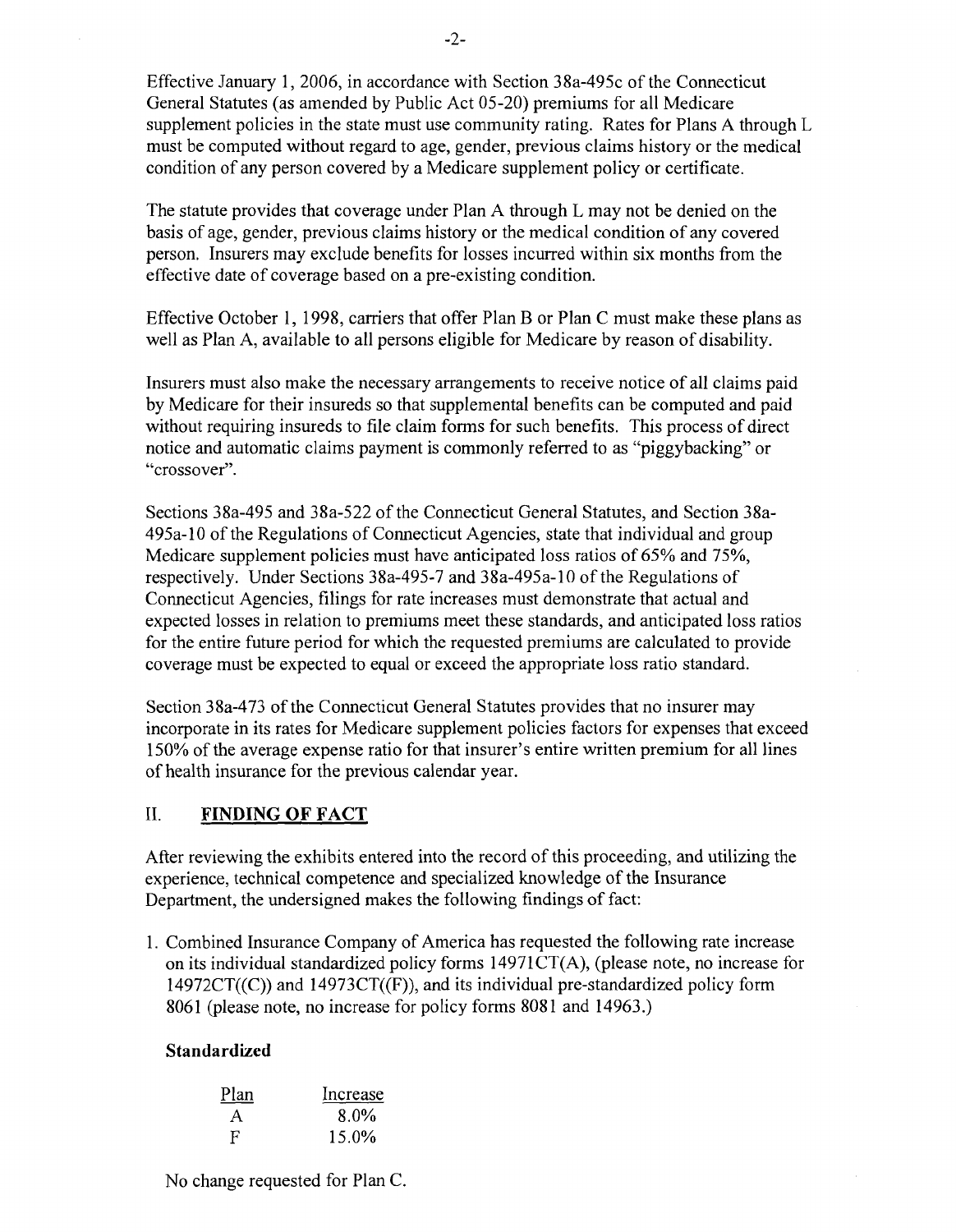#### **Pre-Standardized**

Requesting an 8% increase for policy form 8061 and no rate change for policy forms 8081 and 14963.

2. In-force policies as of 12/31/08:

| Plan  | Connecticut | Nationwide |
|-------|-------------|------------|
| Α     | 36          | 362        |
| C     | 16          | 10,116     |
| F     | 101         | 9,847      |
| 8061  |             | 253        |
| 8081  | 2           | 345        |
| 14963 | 5           | 803        |

- 3. The last rate increase approved for Plan A was 8% in 2008 as well as 13% for Plan F and 5% for Plan C. For the pre-standardized plans the last rate increase was 6% in 2008.
- 4. Combined Insurance certified that their expense factors are in compliance with section 38a-473, C.G.S.
- 5. Combined Insurance has conformed to subsection (e) of section 38a-495c, C.G.S. regarding the automatic claims processing requirement.
- 6. The proposed rates are designed to satisfy the Connecticut statutory loss ratio of 65%.
- 7. The nationwide projected loss ratios for 2007, 2008 and inception-to-date are as follows:

#### **Standardized**

| Plan             | 2007  | 2008  | Inception |
|------------------|-------|-------|-----------|
| A                | 74.2% | 73.2% | 74.1%     |
| C                | 71.9% | 73.8% | 69.2%     |
| F                | 71.2% | 71.6% | 66.5%     |
| Pre-Standardized |       |       |           |
| Plan             | 2007  | 2008  | Inception |
| 8061             | 79.9% | 77.9% | 71.5%     |
| 8081, 14963      | 79.1% | 78.7% | 65.6%     |

8. The Connecticut projected loss ratios for 2007, 2008 and inception-to-date are as follows:

#### **Standardized**

| <u>Plan</u>  | 2007  | 2008  | Inception |
|--------------|-------|-------|-----------|
| $\mathbf{A}$ | 93.5% | 87.8% | 144.4%    |
| C            | 61.3% | 50.1% | 95.7%     |
| F            | 82.2% | 70.4% | 73.8%     |